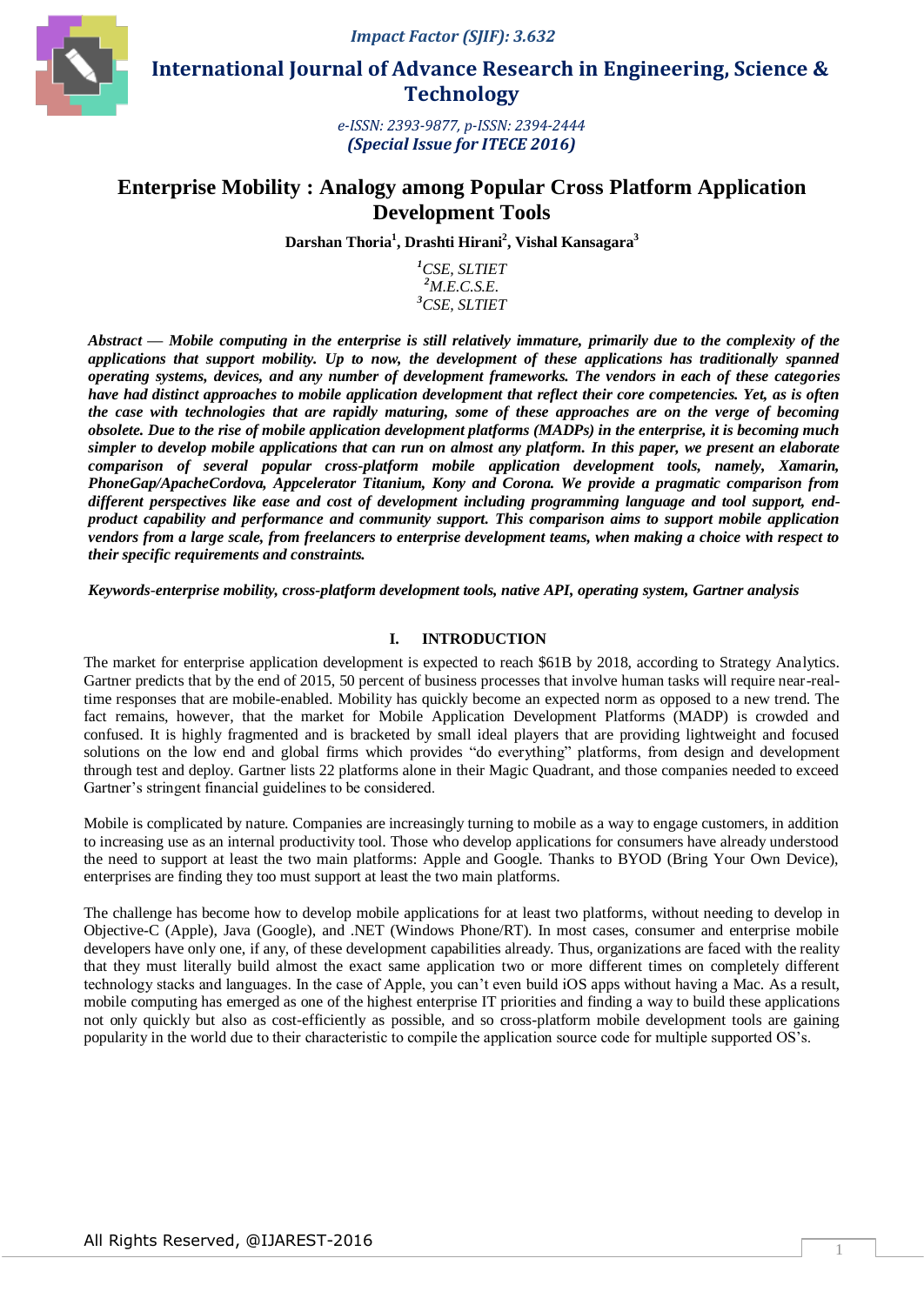## **II. MOBILE APPLICATION DEVELOPMENT OFFERINGS**

The mobile application development market today consists of three dominant types of offerings as follow:



*Fig: 1 Approaches to MobileApp Development [18]*

#### *A. Native App(Platform-based)Developemrnt*

Native apps are the ones specifically designed and developed for a given mobile platform using the development tools and languages that the respective platform natively supports [11]. For example, Xcode IDE (Integrated Development Environment) and Objective-C language (or Apple's new Swift language) are used for iOS, Eclipse IDE and Java language are used for Android, and finally Visual Studio IDE and C# language are used for Windows Phone environment. Native apps can offer the best look-and-feel and user experience to users with smooth and fluid interface. They can also provide rich user experience with a rich set of device-specific features like Camera, Microphone, Accelerometer, GPS, Bluetooth, NFC, Fingerprint Scanner, and so on. Moreover, native apps can be published in app stores and can be discovered by users.

Despite its superior features, on the other hand, software vendors targeting multiple platforms with their apps have to have separate code bases and separate development teams for each platform they target for the same apps if they are to follow the native app development approach. This approach can become very costly depending on the complexity of the apps developed. As a result, several cross-platform solutions have emerged over the years, each with unique features, and most mobile software vendors have been considering these cost-effective alternatives instead of sticking to native app development unless the developed apps strictly require platform-/device-specific capabilities.

## *B. Hybrid App Development*

In hybrid development approaches, generally, a web app is wrapped within a native container app that can be installed and run just like any other native app of the respective platform [12]. The development approach and the end products are very similar to web pages/web apps. The web app runs inside a native user interface layer known as Web View [8]. Therefore, hybrid apps usually struggle to establish the smooth and slick usability of native apps. There can also be platform-specific problems like page transitions that do not work smoothly on Android due to lacking CSS/CSS3 implementation. In addition, browsers on different platforms do not uniformly support all the latest HTML features and APIs, which can make development and testing a challenge [11]. The only advantage of using a hybrid app over a mobile web app is the ability to access to most commonly used device features such as Camera or Contacts, which is almost impossible via a mobile web app. However, access to advanced device features or interaction with other apps requires native development, which eliminates the advantage of hybrid platforms.

## *C. Web App Development*

In this type of mobile app development, Responsive Web Design (RWD) pattern is usually followed. RWD is an approach to web site design aimed at creating web sites to provide an optimal viewing and interaction experience like easy reading and navigation with a minimum of resizing, panning, and scrolling, across a wide range of devices from desktop computer monitors to tablets and mobile phones [7]. Either a new mobile version of an existing traditional web site is created keeping the existing one for desktop access, or the web site is created totally with this approach from scratch. Standard web technologies such as HTML5, JavaScript, and CSS are used in the development of mobile responsive web apps. Although it looks advantageous at first to create mobile apps this way, as with any other website, these type of apps are restricted to the features of the browser used to view the app. In addition, they cannot provide rich user experience that native apps can do by using several device-related APIs (Application Programming Interface) such as Camera, Accelerometer, GPS, and so on [8].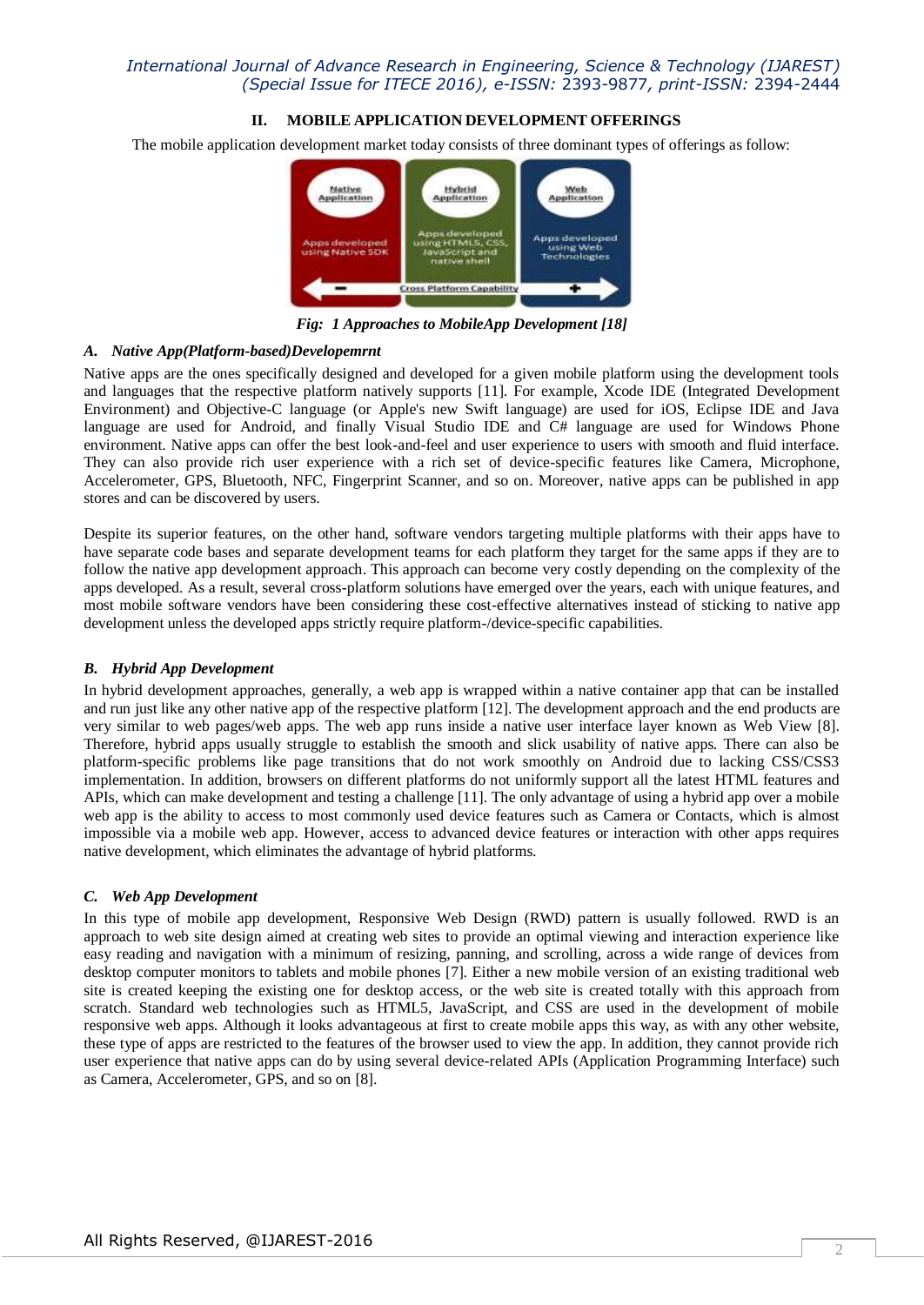

*Fig: 2 Pros and Cons of each Approach [18]*

#### **III. CROSS PLATFORM APP DEVELOPMENT TOOLS**

Cross-platform app development is a totally different approach than the hybrid one. In this approach, a true native app is generated from the same single codebase for each target platform supported. UI controls are truly native and not visually emulated through CSS. Therefore, cross-platform native apps usually provide better performance and user experience than hybrid apps [4]. While development tools for this type of apps are usually "write once, run anywhere", some tools allow platform-specific tuning to handle different UI requirements with a "write once, adapt everywhere" philosophy. In general, the user interface code and the code that deals with the device-specific features tend to be written for each platform, while the code for other tasks can potentially be reused such as service client logic, client-side validation, data caching, and client-side data storage, saving a significant amount of time and effort [9].

Most cross-platform tools are maturing quickly -- many of the features you need in enterprise mobile apps (barcode scanning, image recognition, forms, data connection and text-voice) have long been included in the core of the crossplatform tools. Having the ability to create apps that can be delivered very quickly to many platforms is a huge win for cross-platform app development tools. This is very important for small to midsize businesses (SMBs) that do not have budget to support mobile developers for Android, iOS and Windows. Indeed, even large companies can supplement smaller project development with cross-platform tools.



 *Fig: 3 Selection Criteria for CPT [17] Fig: 4 Five Stages in Life of a Cross Platform App [17]*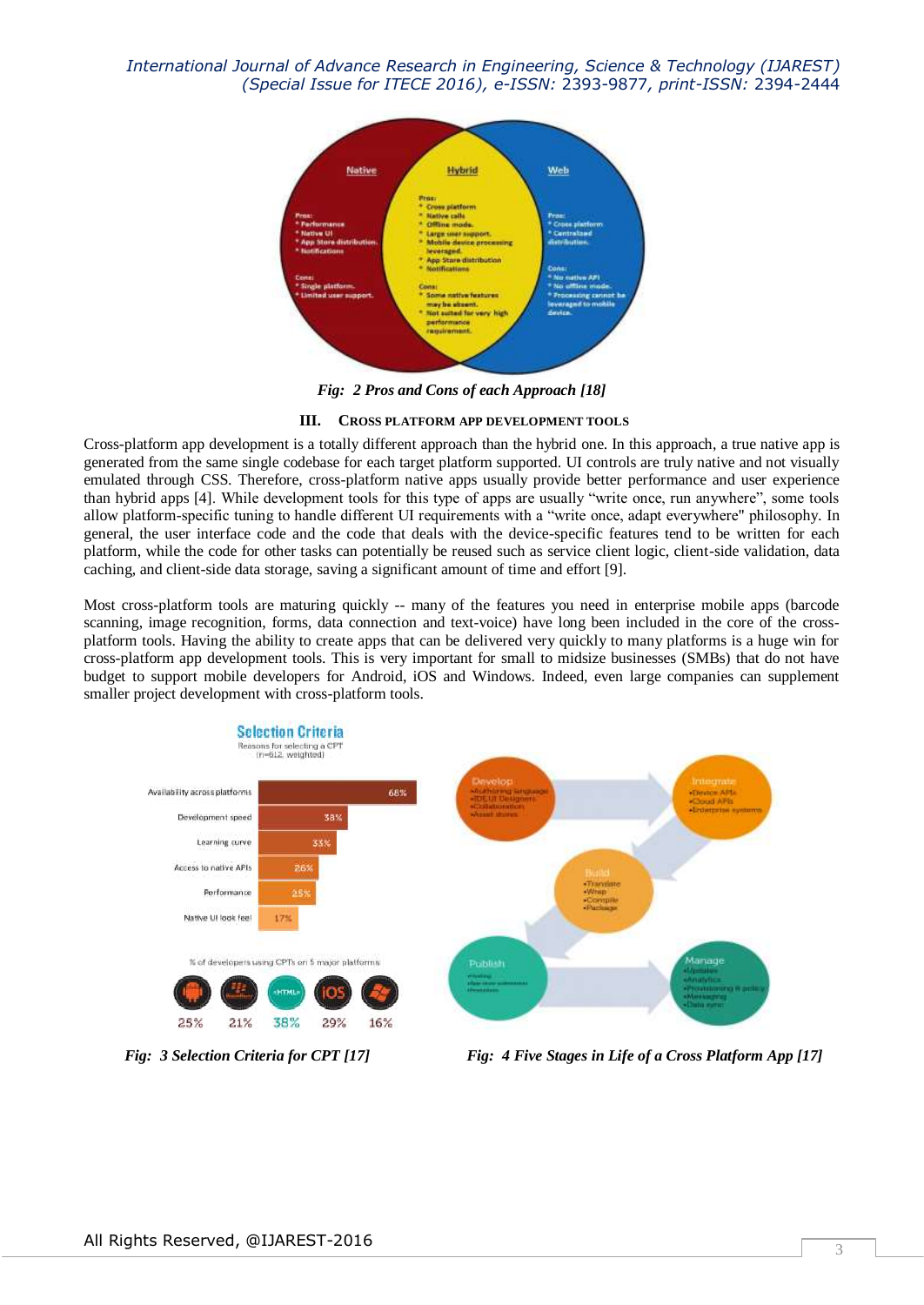

*Fig: 5 Cross Platform Architecture [18]*

In this study we have mainly considered six popular cross-platform mobile app development frameworks which are Xamarin, Appcelerator, PhoneGap/Apache Codova, Kony, and Corona.

#### *A. Xamarin*

Xamarin is a development platform that allows developers to code native, crossplatform iOS, Android, and Windows Phone apps in C# language, which is the flagship and the most popular programming language for the .NET platform of Microsoft [6]. The Xamarin platform has been descended from the open source Mono Project that has brought .NET to Linux, and it is now a port of .NET to iOS and Android operating systems with support for Windows Phone. Xamarin uses C# bindings, called Xamarin.Android and Xamarin.iOS, to the native Android and iOS APIs for development on mobile and tablet devices. Xamarin provides development environments and designers to build mobile apps on Windows or Mac operating systems. The two common choices for Xamarin development environments are Xamarin Studio on Mac or Windows, or Visual Studio on Windows with the Xamarin for Windows plug-in. A Mac is always required for compiling iOS apps, even if Visual Studio is used as the development environment.



*Fig: 6 Xamarin Architecture [18]*

#### *B. Appcelerator*

Appcelerator Titanium is a platform for building cross-platform native mobile apps using well-known web technologies, such as JavaScript, CSS, and HTML. Titanium is an open source project developed by Appcelerator Inc and licensed under the Apache Public License [4]. Titanium has the architectural goal of providing a cross-platform JavaScript runtime and API for mobile development, which differs from the hybrid frameworks. Besides Android and iOS, Titanium can produce native output for Windows Phone 8. Titanium is not a "write once, run anywhere" application framework, but more of a "write once, modify for each platform" one, especially for the user interface of the apps developed. Appcelerator reports 60-90% code reuse across device platforms in general [3].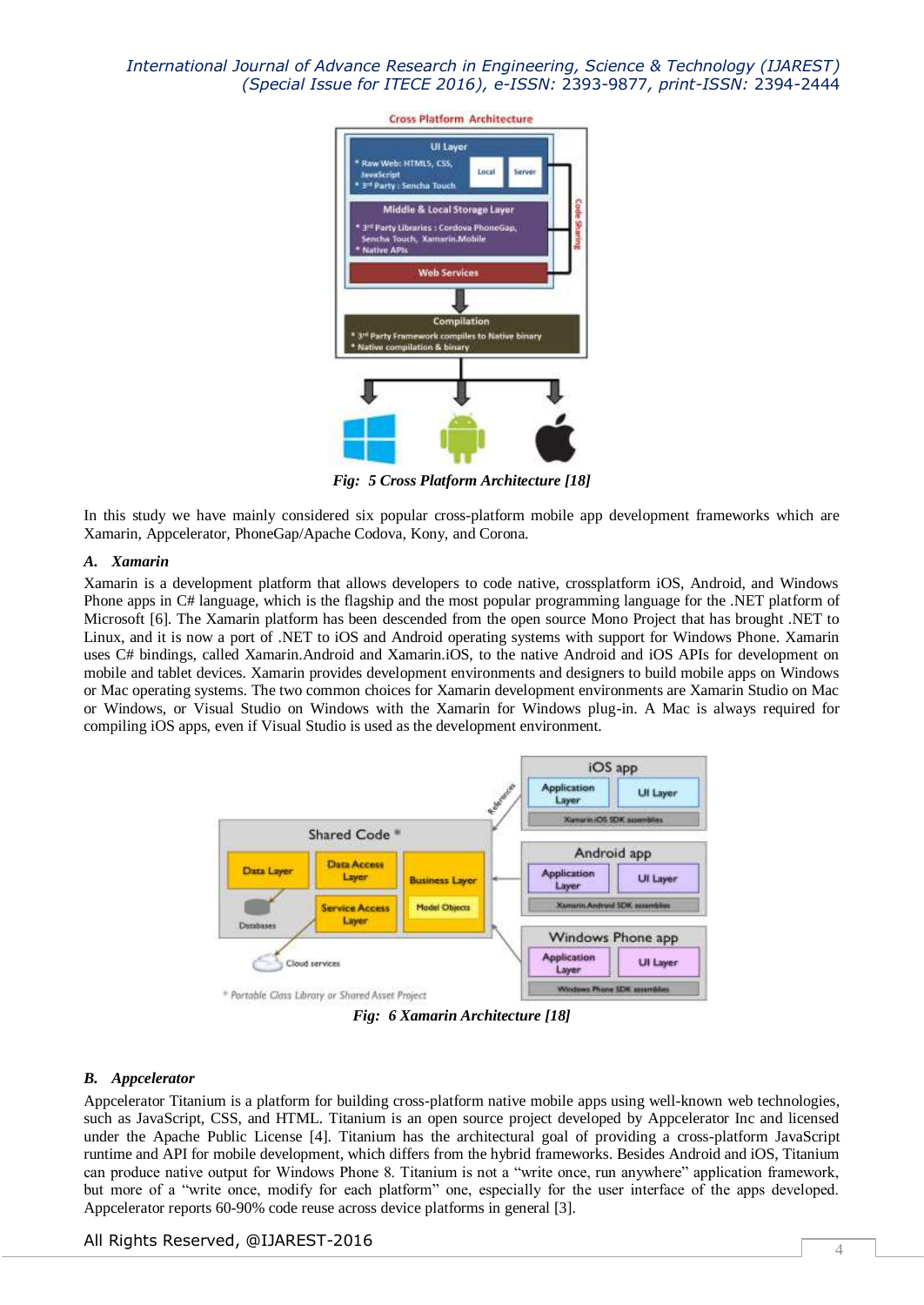

*Fig: 7 Appcelerator Architecture [18]*

## *C. PhoneGap/Apache Cordova*

PhoneGap, also known as Apache Cordova, is an open source hybrid mobile app development framework. It was originally developed by Nitobi and the company was acquired by Adobe in 2011. After Nitobi was acquired, Adobe donated the PhoneGap code base to the Apache Software Foundation (ASF) under the project name Cordova [8].PhoneGap uses standard and well-known web technologies such as HTML, CSS, and JavaScript to create crossplatform mobile apps without using native development languages. It packages app code into an executable program that can run on an array of mobile devices. Developers can write code once and deploy their app across multiple mobile operating systems such as iOS, Android, Windows Phone 8, BlackBerry, and Amazon FireOS. PhoneGap provides a JavaScript programming interface that allows developers to access platform-specific features with plain JavaScript [5]. A PhoneGap application should not just be a wrapped static web site that does not take advantage of its platform capabilities via APIs. In fact, for example, Apple is known to refuse apps to the App Store if it feels the app is solely a bundled web site that provides no entertainment value.



*Fig: 8 Phonegap Architecture[18]*

#### *D. Kony*

Kony is a mobile application development platform for building mobile, tablet, desktop, and kiosk applications. Kony is one of several platform supports that developers can use to build mobile applications for consumers and enterprises.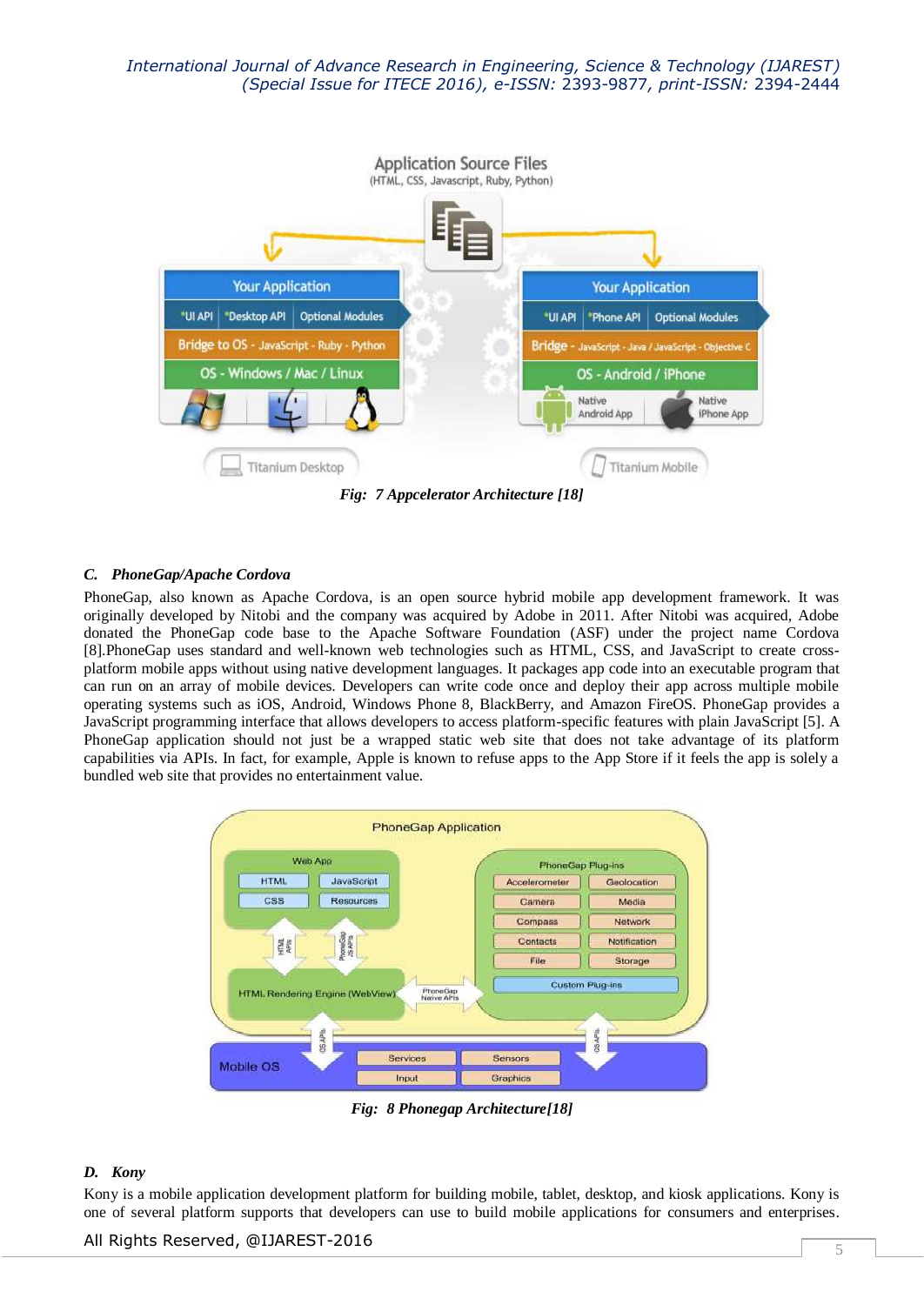Kony has been integrated with native platform SDKs to execute natively across devices. The run-time consists of a Mobile App Server, and a virtual machine that implements the scripting language (JavaScript) used by Kony, coupled with the library for each device platform – BlackBerry, Windows Mobile, Java, Symbian, and browser clients.[15]



*Fig: 9 Kony Architecture*

# *E. Corona*

Corona's SDK comes with the promise that you can start coding your new app in as little as five minutes after the download. It's another cross platform mobile development tool that's optimized for 2D gaming graphics and helps you make games 10 times faster than it would take to code everything from scratch.Corona's programming language is Lua, which is written in C, making it a cross platform language. Corona chose Lua because they found it to be really robust with a small footprint for mobile apps.[16]



*Fig: 10 Corona Architecture [16]*

## **IV. COMPARISION FACTORS AMONG DEVELOPMENT TOOLS**

## *A. Type*

| <b>XAMARIN</b>    | <b>APPCELERATOR</b>                                   | <b>PHONEGAP</b> | <b>KONY</b>                                           | <b>CORONA</b>     |
|-------------------|-------------------------------------------------------|-----------------|-------------------------------------------------------|-------------------|
| Natively Compiled | Interpreted on the top<br>of the natively<br>compiled | HTML5           | Interpreted on the top<br>of the natively<br>compiled | Natively Compiled |

## *B. Language Used*

| <b>XAMARIN</b> | <b>APPCELERATOR</b> | <b>PHONEGAP</b>                                      | KONY       | CORONA |
|----------------|---------------------|------------------------------------------------------|------------|--------|
| Net.           | JavaScript          | $\cap$<br><b>TITTA</b><br>"''ML.<br>J.CSS.Javascript | JavaScript | .Net   |

# All Rights Reserved, @IJAREST-2016  $\overline{\phantom{0}}$  6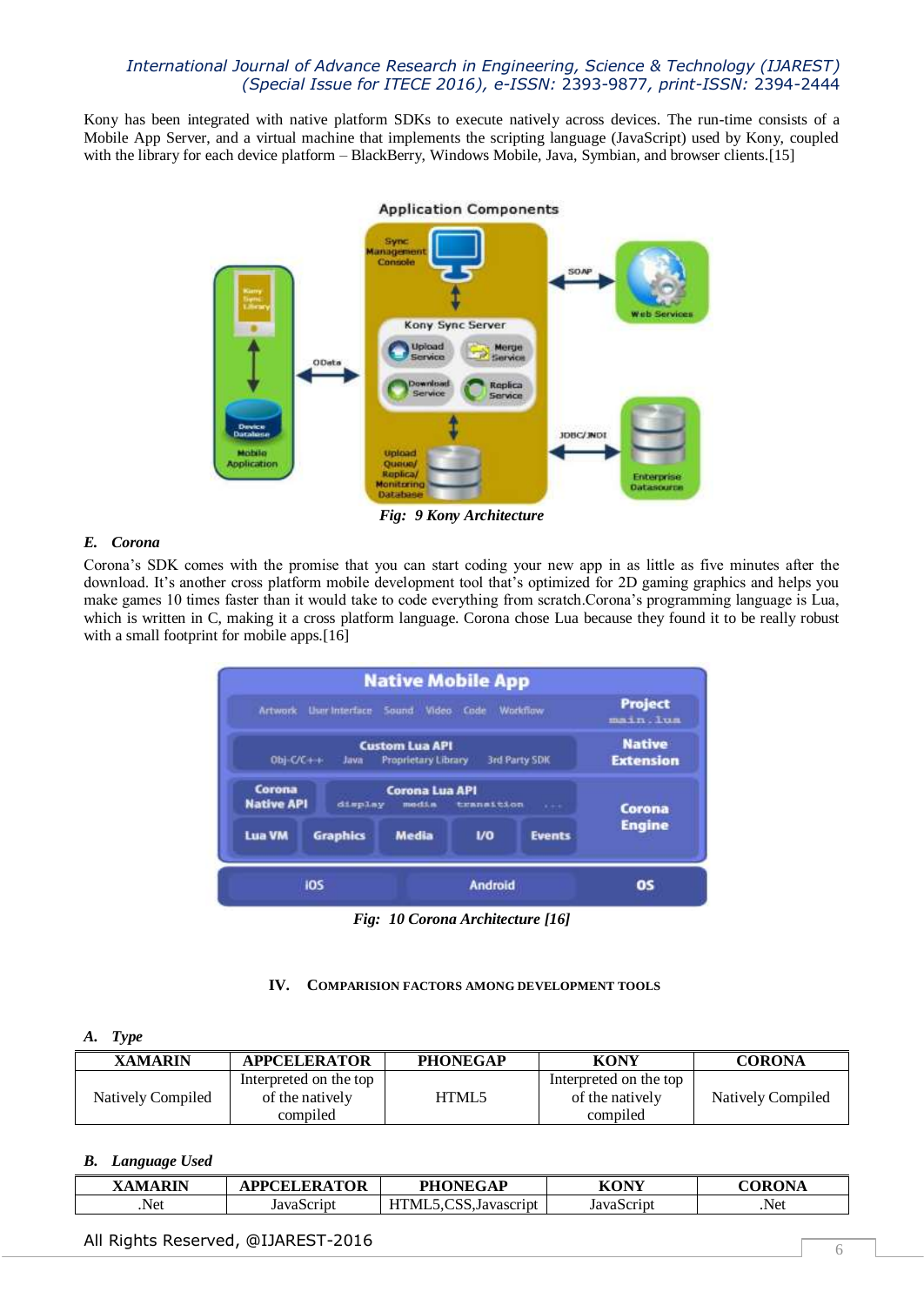## *C. Tool Set*

|                     | <b>Development</b><br><b>Platform</b> | <b>Testing</b> | <b>Profiling</b> | <b>Analytics</b> |
|---------------------|---------------------------------------|----------------|------------------|------------------|
| <b>XAMARIN</b>      |                                       |                |                  |                  |
| <b>APPCELERATOR</b> |                                       |                |                  |                  |
| <b>PHONEGAP</b>     |                                       |                |                  |                  |
| <b>KONY</b>         |                                       |                |                  |                  |
| <b>CORONA</b>       |                                       |                |                  |                  |

## *D. Platforms*

|                     | iOS | <b>Android</b> | <b>Windows/RT</b> | <b>Blackberry</b> |
|---------------------|-----|----------------|-------------------|-------------------|
| <b>XAMARIN</b>      |     |                |                   |                   |
| <b>APPCELERATOR</b> |     |                |                   |                   |
| <b>PHONEGAP</b>     |     |                |                   |                   |
| <b>KONY</b>         |     |                |                   |                   |
| <b>CORONA</b>       |     |                |                   |                   |

#### *E. Strengths and Weaknesses*

|                     | <b>Strengths</b>                                               | <b>Weaknesses</b>                                                                                           |  |
|---------------------|----------------------------------------------------------------|-------------------------------------------------------------------------------------------------------------|--|
| <b>XAMARIN</b>      | The native app with cross-platform benefits,<br>stability      | Learning curve                                                                                              |  |
| <b>APPCELERATOR</b> | UI abstraction, popularity, relatively easy<br>language        | Log time with OS release complex native code<br>integration, UI abstraction can lead to non-<br>standard UI |  |
| <b>PHONEGAP</b>     | Low technology requirements, easy to learn,<br>common language | UI limitations, functional limits, complex native<br>code integration                                       |  |
| <b>KONY</b>         | Fast with complete toolset, integration tools                  | UI limitations, complex native integration                                                                  |  |
| <b>CORONA</b>       | Market leading in graphics/games support                       | Limited naïve UI support                                                                                    |  |

## *F. Comments*

| <b>XAMARIN</b>       | <b>APPCELERATOR</b>    | <b>PHONEGAP</b>       | <b>KONY</b>      | <b>CORONA</b>         |
|----------------------|------------------------|-----------------------|------------------|-----------------------|
| Compiles into a true | One of the largest and | Considered one of the | One of the most  | Considered one of the |
| native APP or APK    | most well-known        | fastest frameworks to | complete players | top platforms for     |
| use native UI tools  | platform               | learn                 |                  | mobile game           |
|                      |                        |                       |                  | development           |

## **V. CONCLUSION**

The following are guidelines you can use when selecting tools for your enterprise:

Medium-sized enterprises will face the challenge of having to build apps for both iOS and Android due to a mix of staff and consumer needs. Cross-platform technologies such as Xamarin or Appcelerator work well in this type of environment. The use of C# in Xamarin will make it easier for .NET-based teams to migrate to mobile.

Large Fortune 1,000 enterprises: The demands for larger companies are obviously more complex than SMBs because large, back office systems and the need for sophisticated security demand more complex apps. Due to this, it is highly recommended to have a multi-tier approach to app development. For small teams, choose a cross-platform tool; mission critical apps should be developed with native tools; and consumer-facing public apps should also be developed with native app development tools to leverage the latest security features in the mobile OS.

When security is a high concern in your apps, you will want to build native apps and potentially combine the deployment of the apps with a mobile application management product.

# All Rights Reserved, @IJAREST-2016 **7**